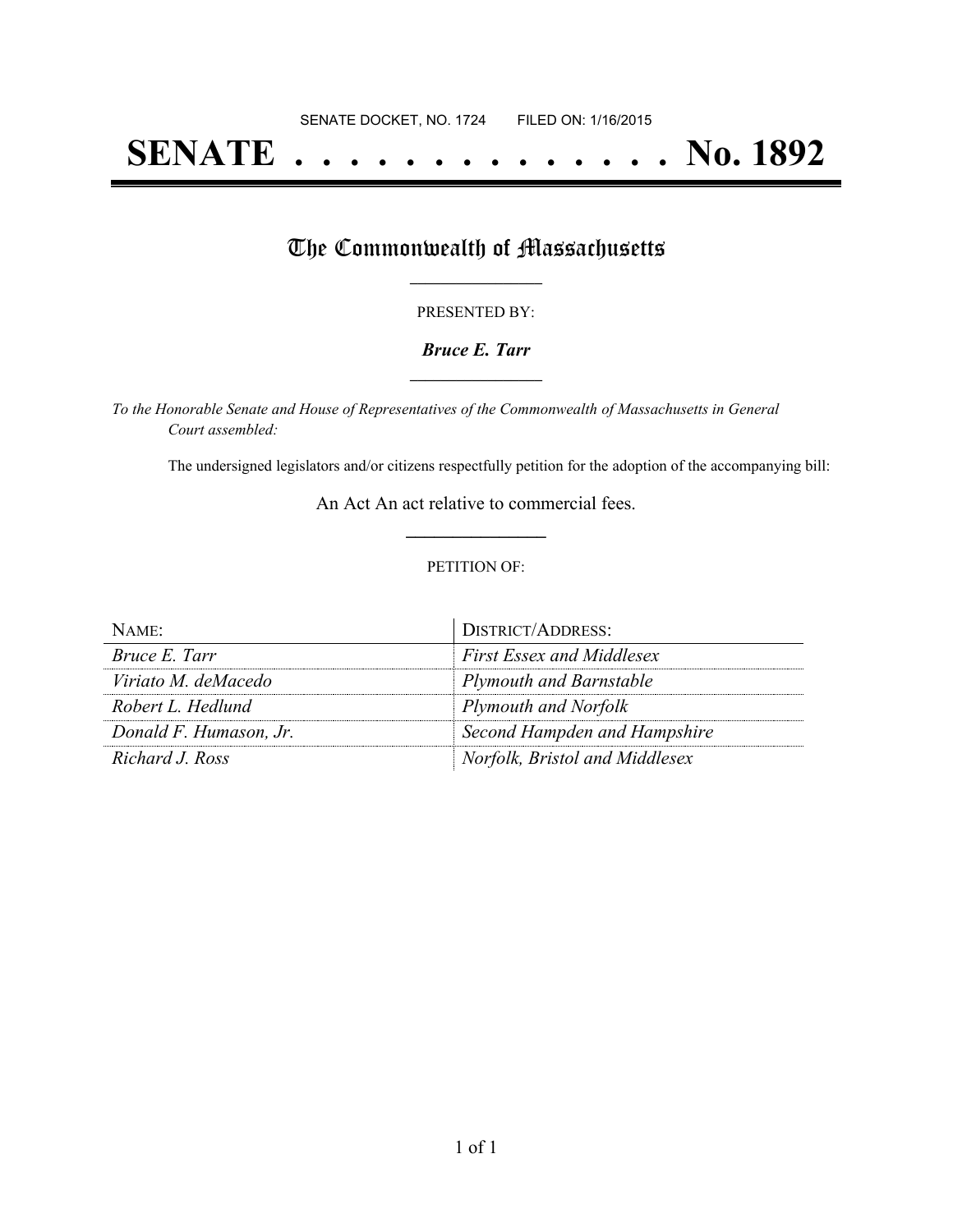### SENATE DOCKET, NO. 1724 FILED ON: 1/16/2015

## **SENATE . . . . . . . . . . . . . . No. 1892**

By Mr. Tarr, a petition (accompanied by bill, Senate, No. 1892) of Bruce E. Tarr, Viriato M. deMacedo, Robert L. Hedlund, Donald F. Humason, Jr. and others for legislation relative to commercial fees. Transportation.

## [SIMILAR MATTER FILED IN PREVIOUS SESSION SEE SENATE, NO. *1715* OF 2013-2014.]

## The Commonwealth of Massachusetts

**In the One Hundred and Eighty-Ninth General Court (2015-2016) \_\_\_\_\_\_\_\_\_\_\_\_\_\_\_**

**\_\_\_\_\_\_\_\_\_\_\_\_\_\_\_**

An Act An act relative to commercial fees.

Be it enacted by the Senate and House of Representatives in General Court assembled, and by the authority *of the same, as follows:*

#### 1 SECTION 1. Section 5 of chapter 90 of the General Laws, as appearing in the 2014

2 Official Edition, is hereby amended by adding at the end thereof the following subsections:-

## 3 (i) Notwithstanding any general or specific law to the contrary, the registrar shall not

4 increase any individual fee by more than 2.5 per cent in a calendar year.

 (j) The registrar shall offer a discount for any person registering 5 or more units in a calendar year. For the purposes of this section, a unit shall include: any vehicle subject to a commercial normal, commercial reserved, commercial, vanity, snow removal, hearse, limited use, auto home normal, auto home reserved, auto home vanity, bus normal, bus reserved, bus vanity, livery normal, livery limited use, livery reserved, livery vanity, semi trailer normal, semi